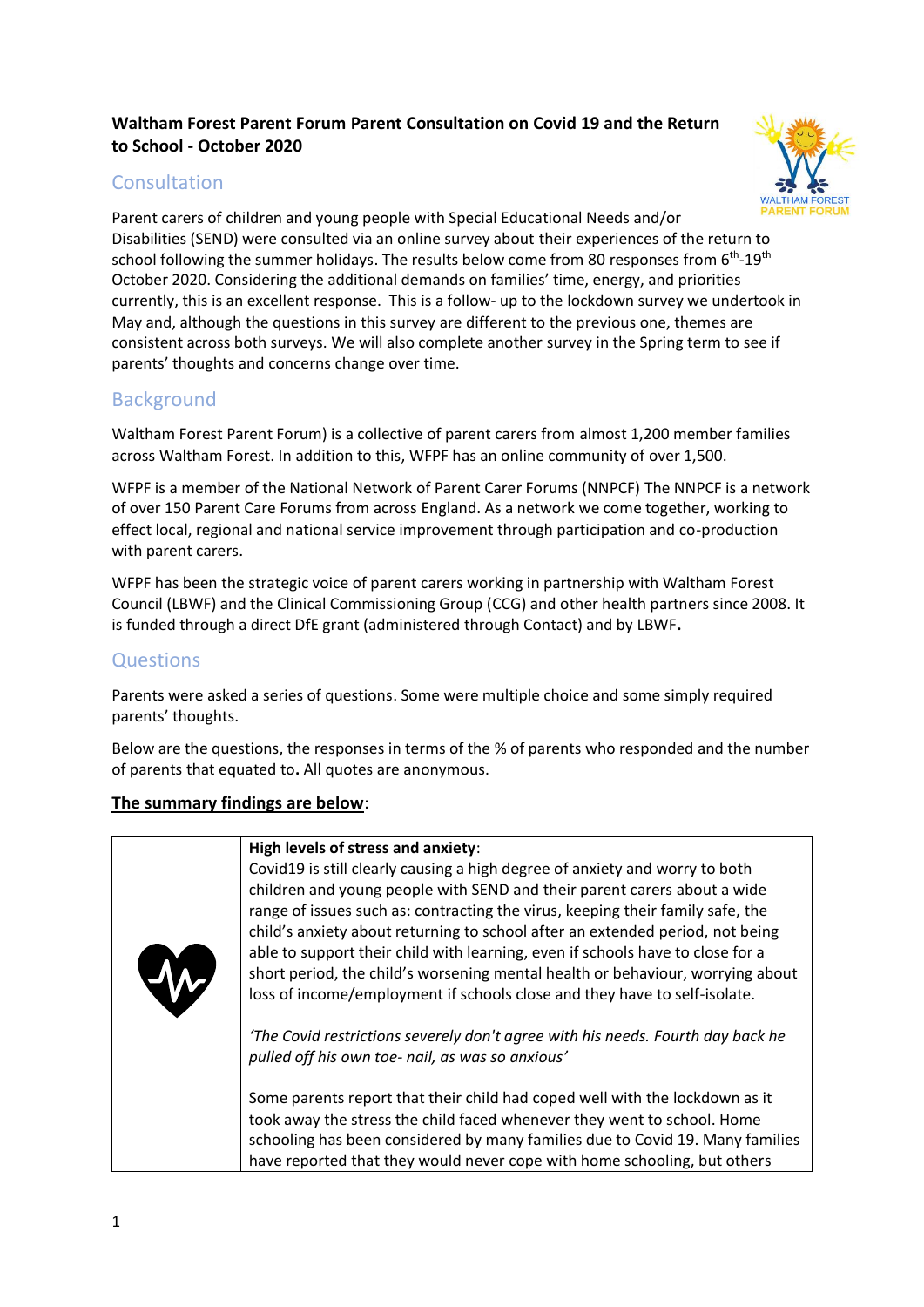| have seriously considered it as their child had thrived during lockdown.                                                                                                                                                                                                                                                                                                                                                                                                                                                                                                                                                                                                                                                                                                                                                                                                                                                           |
|------------------------------------------------------------------------------------------------------------------------------------------------------------------------------------------------------------------------------------------------------------------------------------------------------------------------------------------------------------------------------------------------------------------------------------------------------------------------------------------------------------------------------------------------------------------------------------------------------------------------------------------------------------------------------------------------------------------------------------------------------------------------------------------------------------------------------------------------------------------------------------------------------------------------------------|
| However, for some it is not, financially, a viable option for them currently.                                                                                                                                                                                                                                                                                                                                                                                                                                                                                                                                                                                                                                                                                                                                                                                                                                                      |
| 'Desperately want to but financially can't manage at the moment. Could<br>manage if we received some teaching hours and support at home'                                                                                                                                                                                                                                                                                                                                                                                                                                                                                                                                                                                                                                                                                                                                                                                           |
| Worsening of child and family mental health and wellbeing for most:<br>Having CYP with SEND at home 24/7 during the lockdown was exhausting and<br>challenging for many families, especially without access to other support<br>services, and the thought of having to endure long periods at home again is<br>causing great anxiety. This is impacting negatively on many children's (and their<br>parent carers') wellbeing and behaviour. This is coupled with anxiety about how<br>children are re-integrating back in school after the summer, many for the first<br>time since March. Some parents have said that schools cannot fully meet the<br>needs of some children due to restrictions imposed on them( TAs not always<br>available due to 'bubbles' for example), causing deterioration in behaviours and<br>further strain on families who are already exhausted.                                                   |
| 'School closures coupled with withdrawal of other support services, and the<br>reduction in human contact, whilst 24/7 dealing with poor sleep, challenging<br>and demanding behaviours and difficulty in doing as normal a thing as having a<br>bath, let only running a home (due to care demands) - a never ending miserable<br>pressure pot Catching Covid is the least of our worries.                                                                                                                                                                                                                                                                                                                                                                                                                                                                                                                                        |
| <b>Transition back to school</b><br>Whilst some schools have been praised by parents for measures they put in<br>place for children to transition successfully to school-virtual tours of the new<br>'look' to the school, social stories, increasing quiet time out of the classroom to<br>help to readjust, small group social skills work to rebuild relationships- many<br>parents said they did not get the support they needed from their child's school.<br>Many families report they were not involved in any risk assessments that were<br>carried out and many do not even know if one has ever been done. In some<br>cases, support indicated in EHCPs or SEN support plans is still not fully back in<br>place. Many children are struggling to cope with the changes to the school<br>environment and rules around social distancing. One family reported that their<br>child had already had a fixed term exclusion. |
| 'Transition booklet with photos was excellent'                                                                                                                                                                                                                                                                                                                                                                                                                                                                                                                                                                                                                                                                                                                                                                                                                                                                                     |
| 'With the COVID restrictions in place my son is not able to take part in the<br>enrichment classes, sports and intervention clubs that were previously available.<br>This has changed his experience at school, and he is really struggling in the<br>restricted environment. I am currently very concerned for his mental health. He<br>has started refusing to go to school and having very upsetting meltdowns at<br>home'                                                                                                                                                                                                                                                                                                                                                                                                                                                                                                      |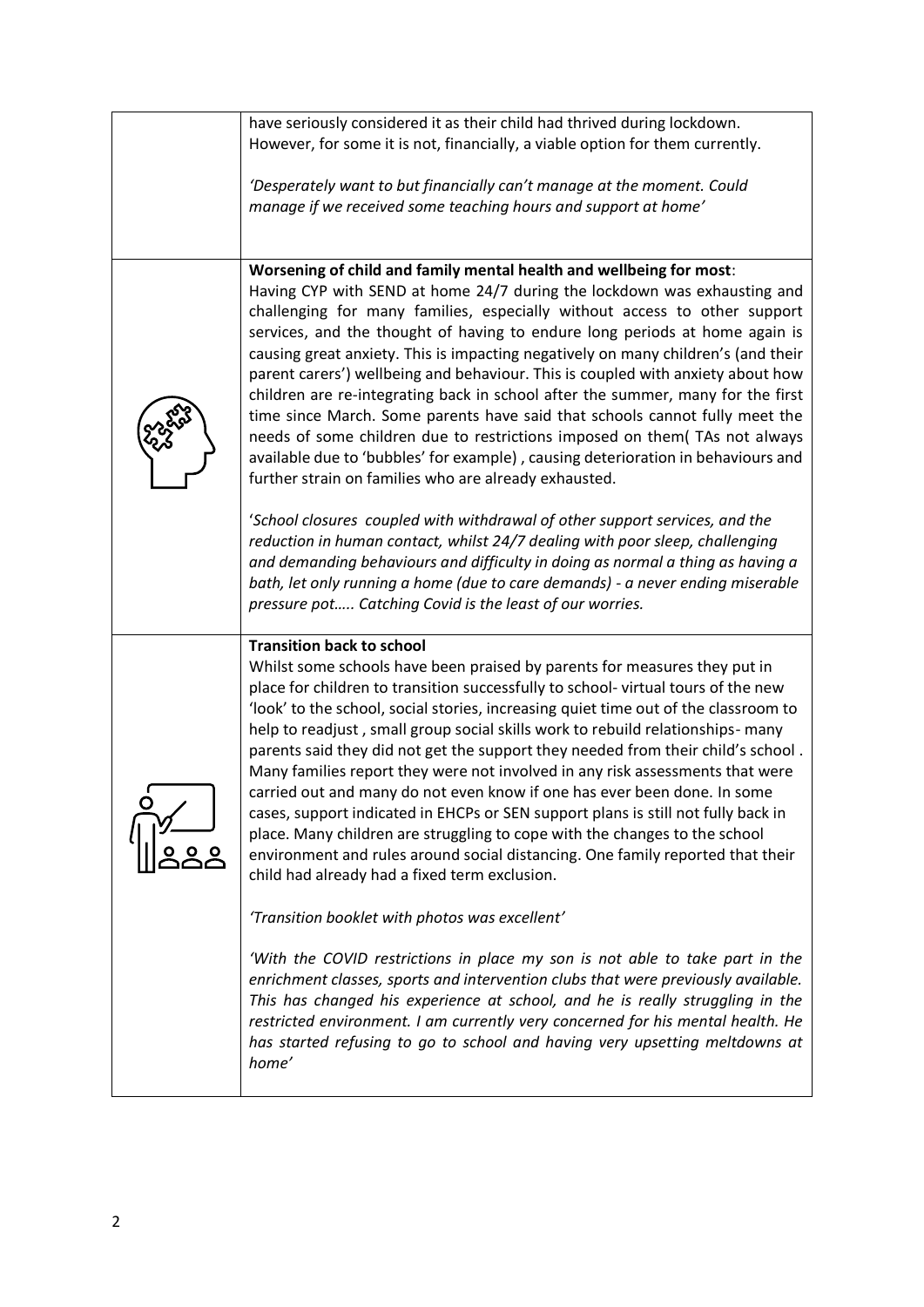#### **Other concerns**: **Communication**

Good communication with families lies at the heart of a successful return to school. Experiences have been very varied with some families getting little or no communication from schools and the local authority and others praising the contact they have had.

*'The school has given my child a book which allows us to communicate to the teacher which also makes us aware of what is happening at school.'*

*'The communication with the school hasn't been great, so I am not aware of everything they have done for a good settling back'*

*'SEN Officers need to be more in contact with families'*

## **Remote Education**

Families are also raising concerns about the provision of remote education during any school closures and local lockdowns. The importance of a differentiated curriculum in future lockdowns is critical. Schools need to have robust plans in place to better support individual needs. Many parents are already exhausted meeting their disabled children's daily needs and would not be able to follow a school's educational programme over an extended period again. It has been suggested by some parents that EHCP funding should be used more creatively to support families by providing tutors/support workers to implement educational programmes if schools are closed.

*'The school expects parents to deliver online classes when parents struggle to just meet the basic needs, especially when child has a severe disability'.*  **Transport**

Some parents are concerned about transport arrangements. Even those who do not use transport are concerned that children are mixing outside of school bubbles on transport, increasing the risk of their child's exposure to the virus. Parents are also concerned about the number of children on buses which does not allow for social distancing, and the lack of PPE used by staff and children.

*'The buses are not cleaned daily; this is very clear. All bags are put in one place. The driver doesn't wear PPE.'*

## **Lack of respite**

Whilst many parents appreciate that they have been allowed to use their short breaks funding more flexibly, there have been concerns about the lack of support for the most complex and challenging children, which still continues after the ending of lockdown. Some families report that they have had little support since the beginning of the year when the respite centre changed venue

*'Overnight respite is unavailable to him/us for over 2 years, as locally were unable to meet his needs, even though he was assessed for this many years ago. When we asked for support re this 2 years ago. We were repeatedly ignored. It seems the most tricky of kids to care for are the ones the LA doesn't bother with. Respite funds for last 6 months have almost entirely gone on carers who roam the streets and parks with him for hours, as this is all there is.'*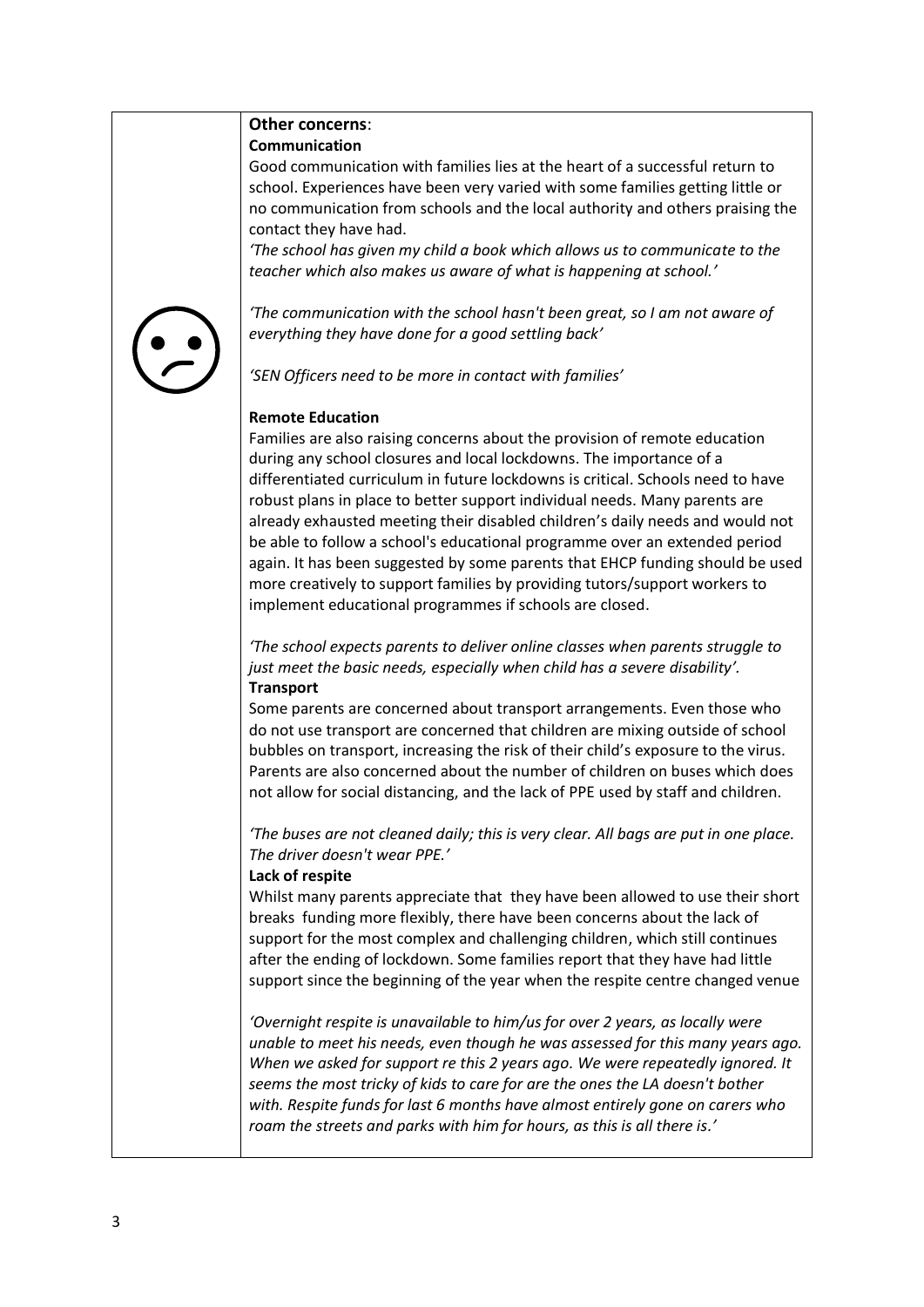### **FULL SURVEY QUESTIONS AND COMMENTS BY INDIVIDUAL PARENTS**

| <b>Type of provision</b>   | % of responses | <b>Number of responses</b> |
|----------------------------|----------------|----------------------------|
| <b>Early Years</b>         | 2.50           | 2                          |
| <b>Primary Mainstream</b>  | 33.75          | 27                         |
| Secondary Mainstream       | 20.00          | 16                         |
| College -Mainstream        | 3.75           | 3                          |
| Special School             | 33.75          | 27                         |
| <b>Specialist College</b>  | 1.25           |                            |
| PRU                        | 0              | 0                          |
| Home Schooled              | 0              | 0                          |
| <b>EOTAS</b>               | 0              | 0                          |
| Other- including NEET, Day | 5.00           | 4                          |
| Centre                     |                |                            |

#### **1. What kind of setting does your child attend?**

#### **2. Has your child returned to school/college since the summer?**

| <b>Options</b>                        | % of responses | <b>Number of responses</b> |
|---------------------------------------|----------------|----------------------------|
| Yes, back full-time successfully      | 46.25          | 37                         |
| Yes, back full-time but I'm concerned | 38.75          | 31                         |
| Part time- no other teaching          | 5.00           | 4                          |
| Part time in school and some online   | 1.25           |                            |
| teaching                              |                |                            |
| Child/young person refused to return  | 0              | 0                          |
| No, I've chosen not to send them      | 3.75           | 3                          |
| back                                  |                |                            |
| School has told me they can't go back | 0              | 0                          |
| Remote learning only                  | 0              | 0                          |
| No education, no placement            | 1.25           |                            |
| Other                                 | 2.50           | 2                          |

- 1. My child has ASD &ADHD, my concerns are that the school claim they are unable to provide him with ANY of the supportive measures he requires, due to the bubbles they have created. In turn this poses a distinct problem for my child's progress and development
- 2. Not enough adequate support in place
- 3. My child has underlying conditions and a sibling at home who as per government advice should be at home.
- 4. School have said that due to covid risk assessment, they cannot meet the needs of my child
- 5. Have had numerous days of school refusal, school anxiety, not wanting to go.
- 6. J has compromised lung function and requires 1:1 assistance with all aspects of his care. I do not believe he will be safe at school.
- 7. He did not cope. The Covid restrictions severely don't agree with his needs. Fourth day back he pulled off his own toe nail, as was so anxious. He then missed a week off and went back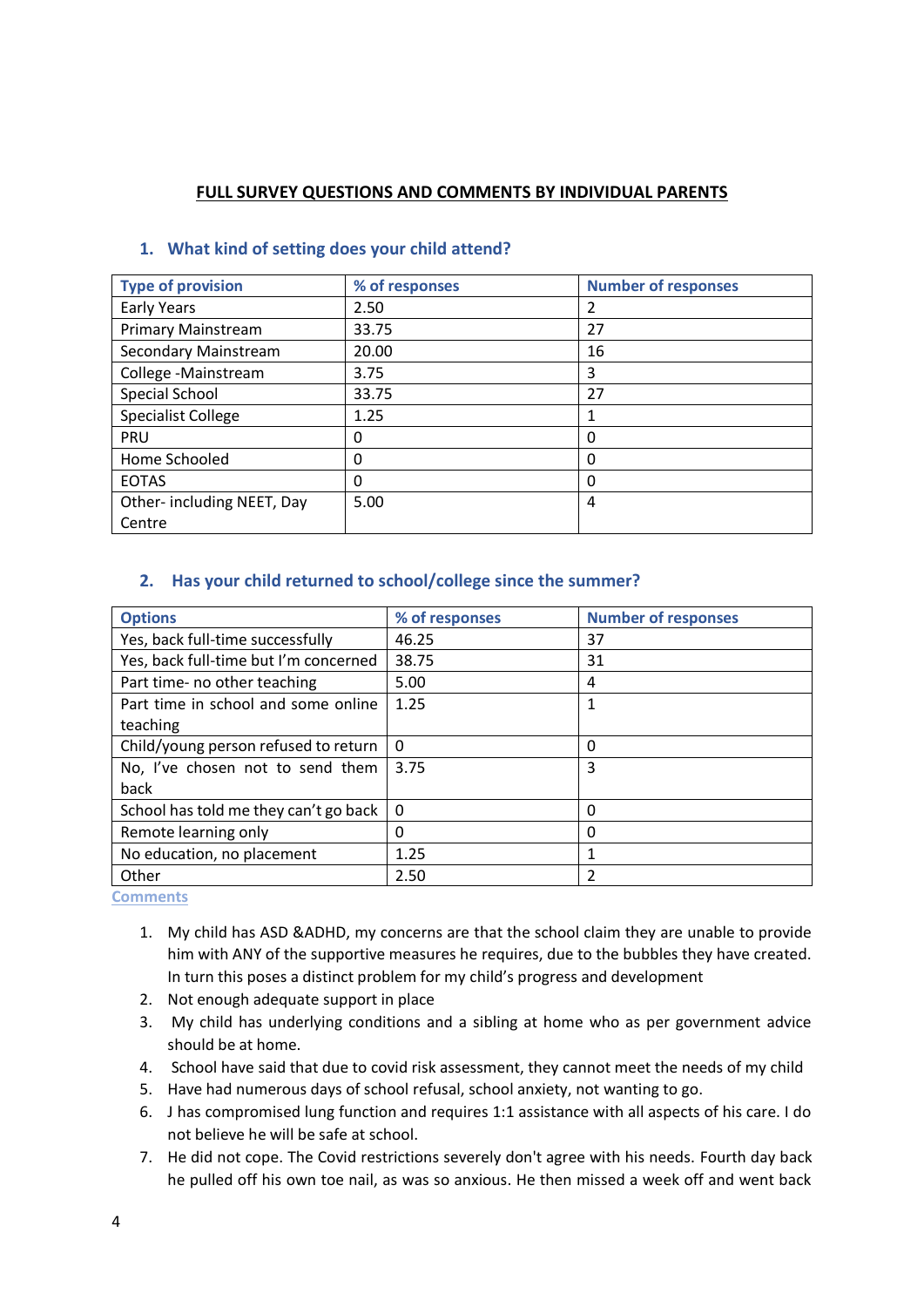part time. He then got a cough and, as no testing available, stayed at home for another 2 weeks. He is now back again mornings only

- 8. My granddaughter is finding it extremely difficult with social distancing comes home upset has mood swings. Keeps saying she don't like it that she can't touch her friends feel s lonely, she has several outburst at home. The school has looked i to it and made some slight changes which seem to be working this week.
- 9. Staffing is an issue, he has a support assistant but if that support assistant is not in there is no support, child is in mainstream with a provision and the last two weeks while his LSA has attended university on Tuesday afternoons My son had just been given you tube on an iPad while the teacher teaches the class. He also cannot handle the noise of the playground and used to have access to other spaces, now he doesn't. He spends all day in class
- 10. She's back full time but she's not getting the help she needs.
- 11. I am concerned that he is not getting the full support that he needs. He was meant to transfer to a special school, but the process has been so hard due to the fact that we were not able to view the schools and no availability. The one we have chosen is still being put into consideration.
- 12. Already struggling and received fixed term exclusion
- 13. Doesn't want to go back because got use to of staying home and has some bad days
- 14. The first two weeks of going back, my daughter was always very sad to go to school. She was not enjoying school. The new way was very strange for her. She said she doesn't have friends anymore. Probably felt she was not allowed to make friends because they are put in bubbles. She complained always about the teacher. Said the teacher always shouted it hurts her ears. On the third week she started to settle as she got used to the new system.
- 15. I am concerned about my child returning to school full time as the cases of COVID-19 are increasing more and more daily, which could increase a risk of catching the virus. Also many young children especially in my child's special school are not aware of safety hazards and their surroundings (maintaining social distancing)
- 16. She is struggling at school
- 17. My son Is finding it hard to go back to school he has lots of anxiety and melts down
- 18. With the COVID restrictions in place my son is not able to take part in the enrichment classes, sports and intervention clubs that were previously available. This has changed his experience at school, and he is really struggling in the restricted environment. I am currently very concerned for his mental health. He has started refusing to go to school and having very upsetting meltdowns at home.
- 19. Had place at Mencap but he has refused to go
- 20. Due to the lack of social distancing in school, my daughter has instead been doing her schoolwork in the school's SEN unit. All of her schoolwork is uploaded onto Google Classroom and she does it on a Chromebook. She may as well be doing this at home, to be honest - and I am aware that even in the unit, they are not enforcing social distancing, as she caught a cold. Attending school is posing a physical risk to our family, as her father is asthmatic and over 50, and I have an autoimmune disorder.
- 21. She was forced to have 4 days off because her sister had Covid symptoms.
- 22. Homework not being differentiated, and he is feeling pressurised. Re-starting school and settling back in has been hard enough!
- 23. Full time but I am not sure all his EHCP is being implemented now. Having a meeting with school next week to discuss. It is much harder to talk to teachers and the head of provision now as we do not have conversations at school gates. Transition back to school was tough my son tells me daily that he wants to go back to home school.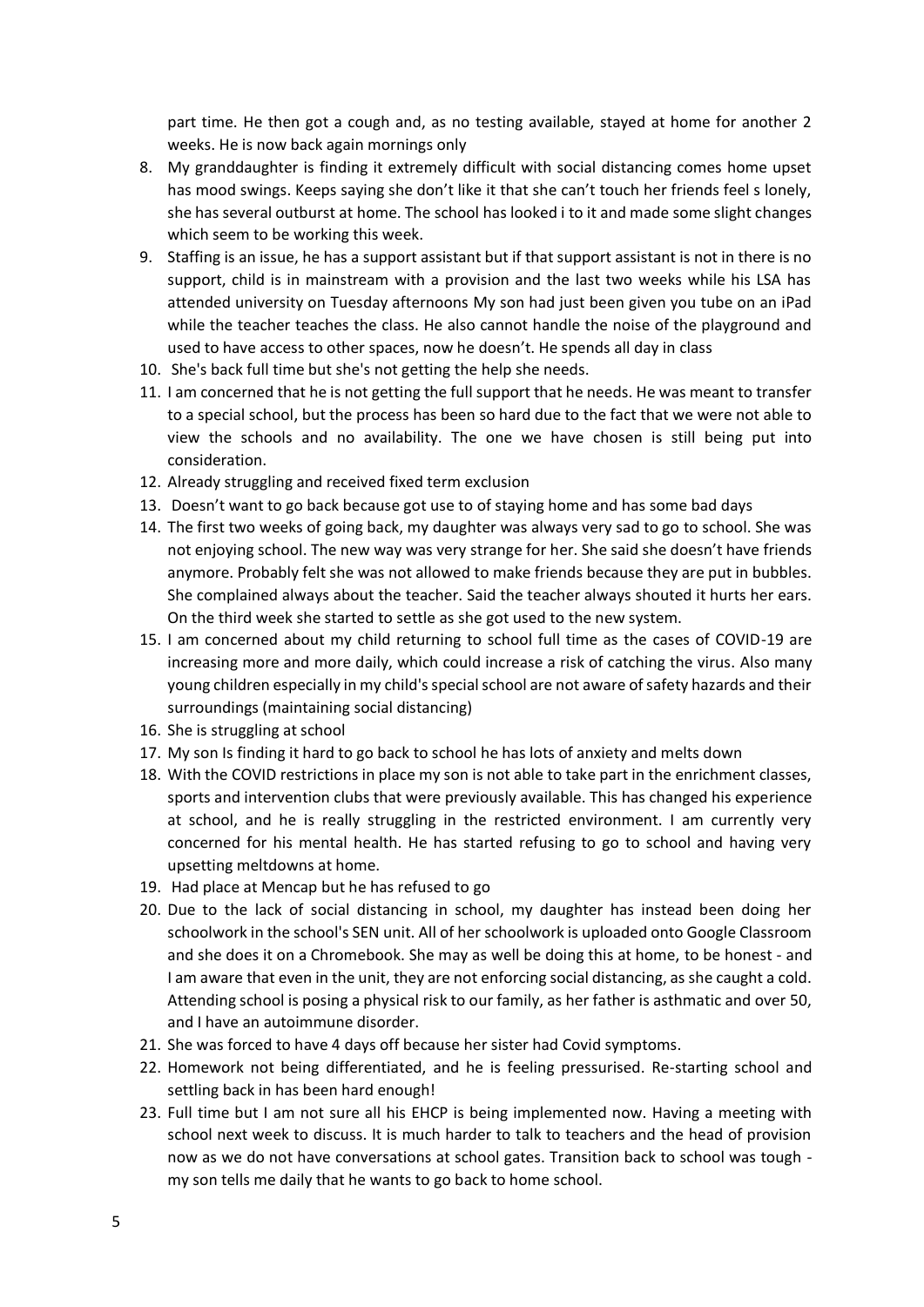- 24. His behaviour has got worse during lockdown and school have noticed
- 25. He started a nursery from 16 September for 1-1.5 hours while he was settling. Next week after the first week he was staying 2-2.5 hours. After that they closed the nursery for 2 weeks for quarantine, because someone from staff was positive for kov.19. We will have online live sessions now, not sure how often it will be.
- 26. It does not feel safe. I am worried as my child has CP. No one anywhere seems to care about these more vulnerable children. On top of that kids are coughing unchecked in school. Behaviour and learning is way below standard. It feels that school is now just childcare with the added bonus of being able to catch COVID.
- 27. Although back in school, with very recent EHCP in place. Very changing times with teachers being off, bubbles and areas to keep in, lack of sporting activities allowed, no outside run activities allowed in school-no music clubs, sent home if can't keep in bubble
- 28. Son has started a new Special school in September as secondary age. Not going well
- 29. The school has opened an inadequate unit for all disabled children with little formal learning and teacher input and not 1:1 as specified in EHC plan. School did not consult at all and have refused to consult to date. It is an unsafe unit and my child is often tearful. Also treated differently to all children in year group, isolated from lunch and is a very gentle and passive child. Not all children in this unit are and they are all older from different year group. Disappointed with local authority who refused to assist with a simple letter confirming funding. Child is in a unsafe environment and local authority managers have assisted.
- 30. About his fragile mental health
- 31. I'm still in discussions with school around how they are supporting my son.
- 32. She has found the changes in school routine disrupting.
- 33. Am concerned as son will not wear mask or adhere to sterilising hands after touching things.
- 34. The school staff do not have PPE despite many of the children being classed as vulnerable. The class have not been prepared with physio equipment or SALT. My son has been moved to a different class without me being consulted. He is getting only sensory activity and very little progressive learning. He has had his 121-support removed and I'm having to fight for it again
- 35. There has been no risk assessment done, last year or this year. She had already had academic assessments, despite the talk being about a recovery curriculum. Also, her EHCP provisions are not yet in place. No interventions, no therapists' involvement, no group work.

| <b>Options</b>                   | % of responses | <b>Number of responses</b> |
|----------------------------------|----------------|----------------------------|
| Yes, with full consultation with | 12.50          | 10                         |
| <b>us</b>                        |                |                            |
| Yes, but we had NO input         | 21.25          | 17                         |
| Had one previously. Don't        | 3.75           |                            |
| know if it has been updated      |                |                            |
| Never had a risk assessment      | 31.25          | 25                         |
| Don't Know                       | 26.25          | 21                         |
| Other                            | 1.25           |                            |

#### **3. Did school/college do a risk assessment for your child before they returned?**

#### **Comments**

1. During Covid times During lockdown, but not since we returned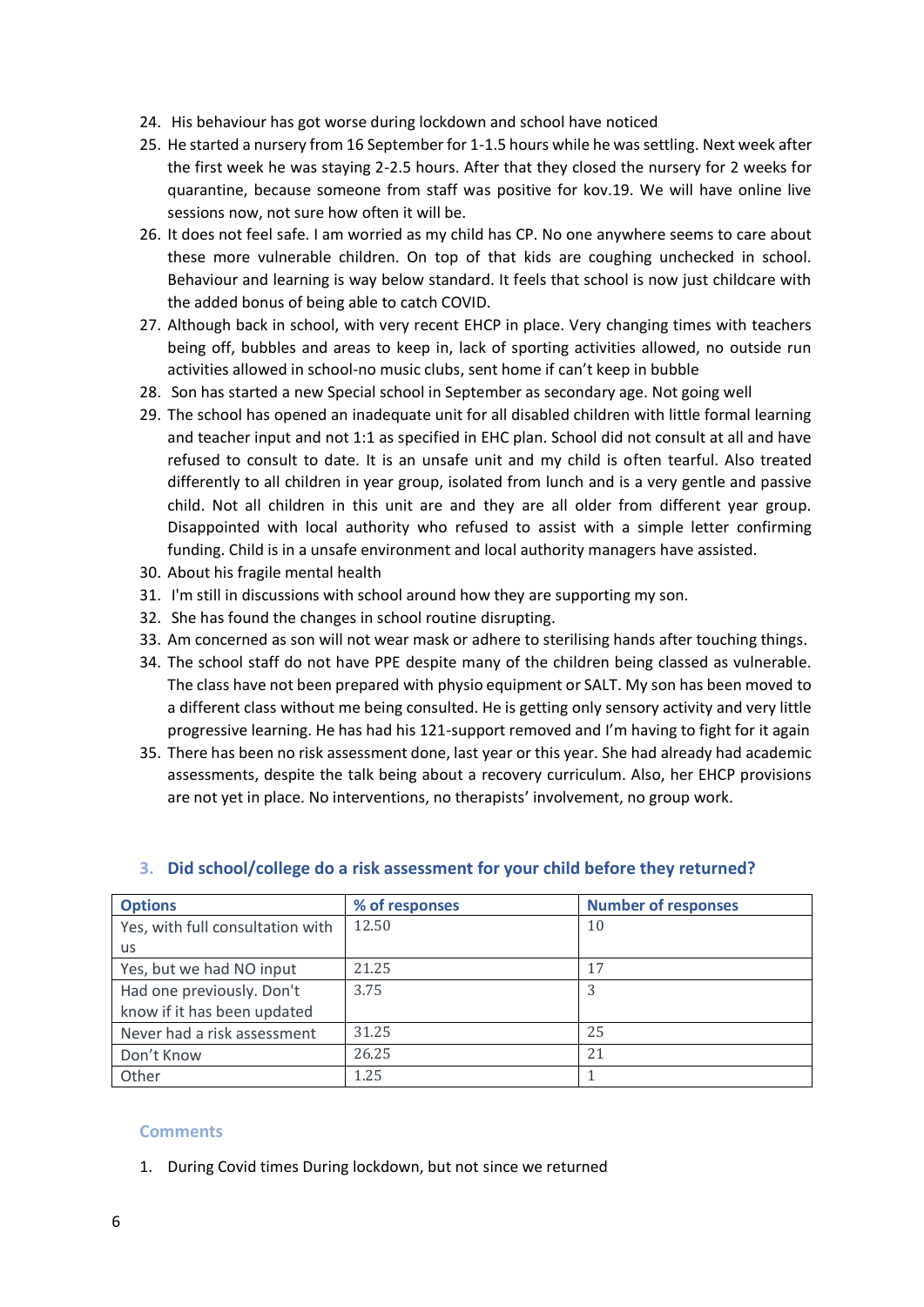- 2. Yes, copy emailed to me for input but need professional guidance to assist with this
- 3. Our son is not high risk for Covid but he is unable to follow guidelines without total support (ie. the hands, face, space)
- 4. Not sure you could call it full consultation, they sent us the form they had completed and said do we want anything Changed
- 5. Not consulted on what was put in place other than a 20 min earlier finish
- 6. They did not do a risk assessment until I threatened to withhold her from school, and the current arrangements were set up at my insistence
- 7. We saw the risk assessment the night before readmission. It was produced without us. it seemed to have been a very rushed and unclear process
- 8. Plan was reviews weekly for first 4 weeks but won't continue to be reviewed weekly from now on. Some confusion from staff with regards to this. One member of staff wanted to keep sending him home. Only plan we had was in regards to getting him in to school as this was a struggle. Didn't ever ask or suggest a part time plan.
- 9. Asked for details and were not given. Parents not involved although specifically asked. School SENCO needs training on Equality Act. Practices are outdated and discriminatory.
- 10. I asked SENCO and was told they didn't have to do one. I was concerned because no contact since July and the only emails I had were the generic ones sent to all parents. I didn't know what support staff my son would have (had requested he didn't have the last one due to serious safeguarding concerns we had and still have) or how the changes would impact on my son

#### **4 What has your school done to support your child's return and help them settle in?**

- 1. My child's class teacher has been incredibly attentive and supportive to help him settle in
- 2. Sent out some info leaflet/booklet on returning to school but nothing else
- 3. Staggered starting times, bubbles
- 4. Open days, virtual tours
- 5. Nothing
- 6. Employed a new one to one TA
- 7. Provided ear defenders, going in before other children, quiet time prior to entering classroom, phone call to me at break and lunch
- 8. Initially unsure. Now allowing more outside breaks & part time transition back to as much as he can cope with.
- 9. They have created the appropriate bubbles, wearing mask in class, washing hands, tell kids no contact with others etc..
- 10. After we wrote to inform then some changes have been made
- 11. I don't know
- 12. Nothing outside of what would normally happen, his support has been reduced from 1-1 to 2-1
- 13. Nothing. Support she was getting before lockdown is not there anymore.
- 14. Nothing in particular.
- 15. Zero
- 16. They are trying their best
- 17. Nothing that I am aware of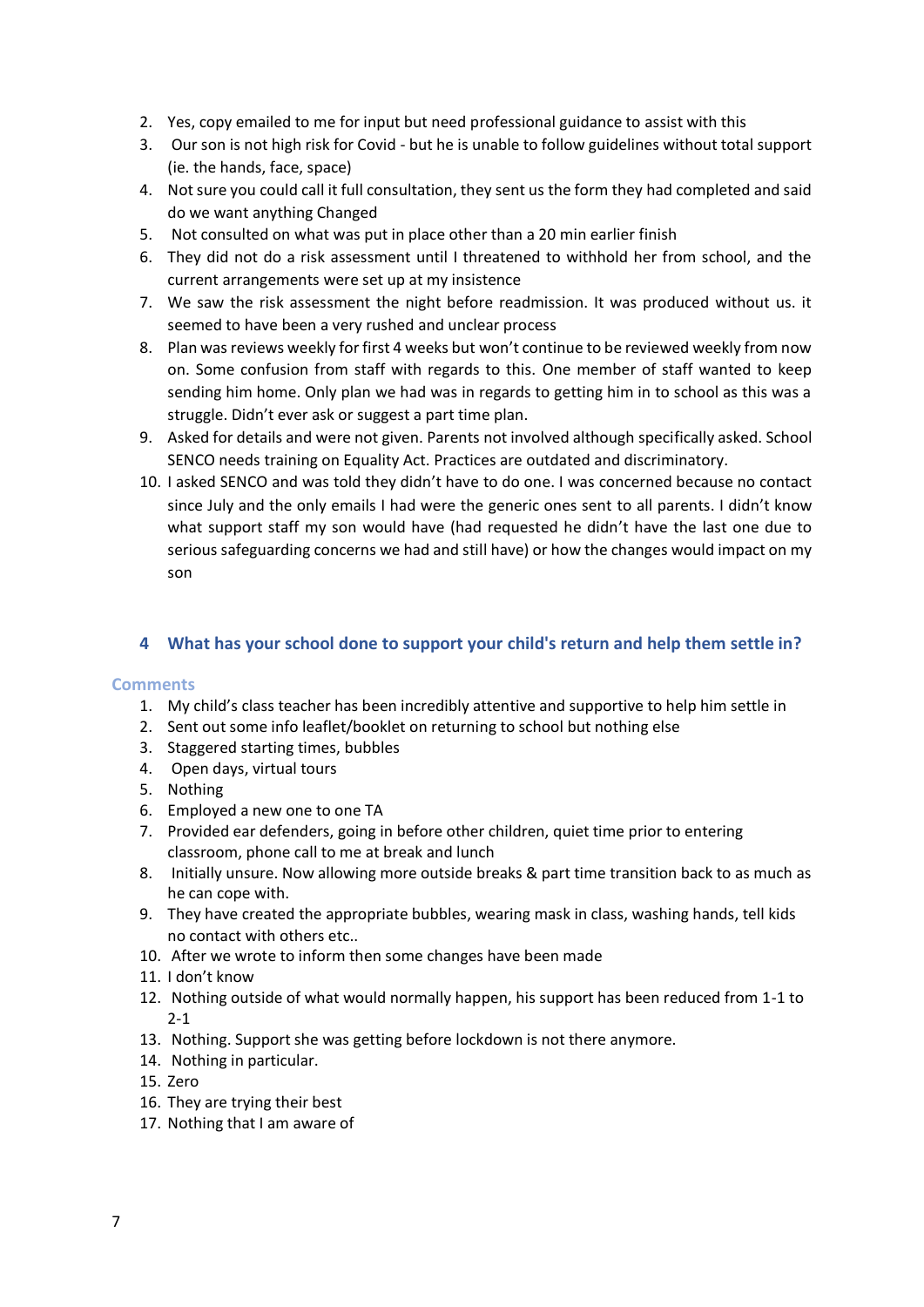- 18. Emails and letters to use daily communication with us in the home-school book; program is normally very person centred so they have been able to adapt; had a zoom meeting with parents to give info and answer questions
- 19. No idea. Not notified
- 20. The school has given my child a book which allows us to communicate to the teacher which also makes us aware of what is happening at school.
- 21. Visual timetable and pictures of the classrooms
- 22. Zoom transition sessions
- 23. Staff at front to show the student the way. Make sure all students had masks and social distancing. Making sure no pupils who are not well are provided help.
- 24. They put the sen kids in a bubble.
- 25. They have given him extra time with a one to one and are now looking at some breakout times for him to cope in the school environment.
- 26. Taster days in July, Various correspondence pertaining to re-starting school
- 27. They have bubbled the children and are very friendly and supportive with my son
- 28. They have provided her with a room in the unit, allow her to use the staff toilet, and have given her a Chromebook so she can do the work set for her on Google Classroom.
- 29. Got in touch before term started to review her profile (doc which goes to all teachers) and follow-up call a few weeks in.
- 30. Had a meeting, updated plan and discuss on a regular basis to check if all is ok
- 31. One phone call advising what they'd be doing
- 32. Transition booklet with photos was excellent. Week 1 meeting with teacher, TA and head of provision to set expectations after a very bad year last year.
- 33. Photos of new class. Explained about Covid and hygiene
- 34. Pictures of setting due to new class and distance rules
- 35. On the phone, SENCO from the school listened to my child's fears before returning to school and therefore knew what to prepare for her (Camhs also in this helped us a lot)
- 36. Regular reviews for first 4 weeks but reviews weekly won't now continue as he seems to have settled in now and coped fairly well with change to teachers being present.
- 37. good contact, opportunities to chat informally with school staff at collection time and telephone calls/email contact.
- 38. Earlier day start end of day de brief chill out room google classroom
- 39. We don't actually know. We are trying to support school and our son but it's difficult when communication is not clear. Even getting a visual timetable was a fight.
- 40. No support on what PPE they would have why his class was changed and his 121 very unorganised had a relaxed attitude to kids being back like they didn't even care so disappointing
- 41. The communication with the school hasn't been great, so I am not aware of everything they have done for a good settling back. However, he was assigned to a new class with a new teacher. His old teacher didn't contact me to inform.me of this. Prior to school start I noticed the new class name on the paperwork we received to do with the school's new policies. And that was that. So to begin with, it must have been very stressful for my son, not only to go back after 6 months but to a new class and teacher. Needless to say, his difficult anxiety related behaviours presented themselves straight away. I didn't have any communication from his teacher etc. For the first week of school. I initiated contact and after few attempts now communicate with his teacher via email. We are still due to talk over the phone to discuss how my son is settling. I must underline that he uses CT plus transport and probably the communication is somewhat difficult due to the lack of daily contact and presence.
- 42. A social story over the summer. A 1:1 in place. Other than that, I have no idea as they don't really communicate properly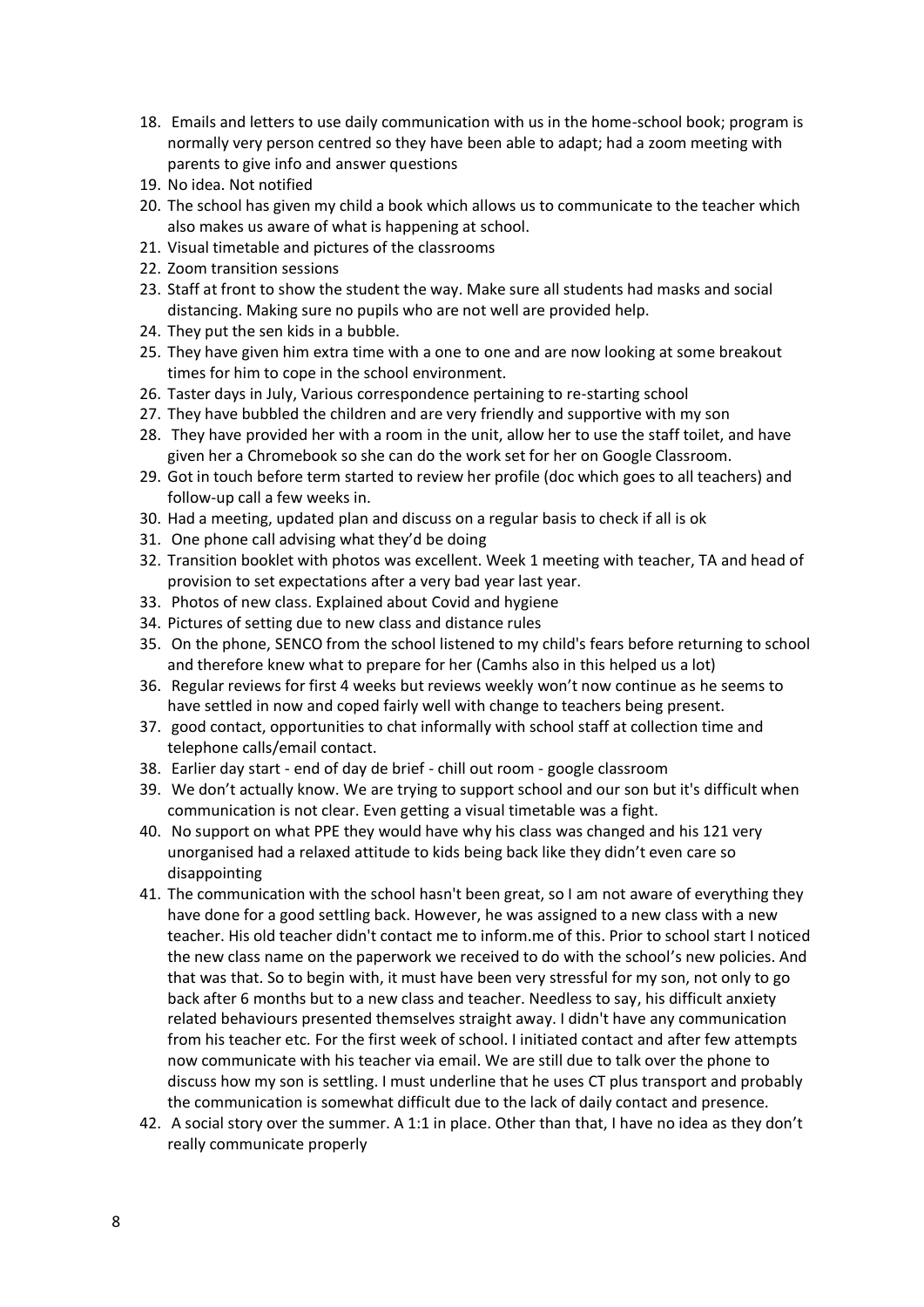- 43. Increasing quiet time out of the classroom to help her readjust and will be starting some small group social skills work to rebuild relationships
- 44. We had a power point about my child's new class.

| <b>Options</b>                       | % of responses | <b>Number of responses</b> |
|--------------------------------------|----------------|----------------------------|
| All support is back in place         | 12.66          | 10                         |
| Some of the support is back in       | 21.52          | 17                         |
| place                                |                |                            |
| I am not sure if it is back in place | 20.25          | 16                         |
| Support is being delivered           | $\Omega$       | $\Omega$                   |
| remotely                             |                |                            |
| Very little support is back in place | 11.39          | $\mathbf Q$                |
| None of the support is back in       | 6.33           | 5                          |
| place                                |                |                            |
| Support is in their EHCP/SEN         | 1.27           |                            |
| support plan but has never been      |                |                            |
| delivered anyway                     |                |                            |
| Not applicable                       | 11.39          | 9                          |

# **5 If your child has an EHCP/SEN Support Plan, are all their provisions, including therapies, back in place as they were before lockdown?**

- 1. Unfortunately the SENCO at his school didn't think it was necessary to apply for an EHCP and also supported this by stating that it would be difficult to put any of the provisions in place due to the new bubble structure. I have since personally requested an EHCP via the SEN team at Waltham Forest
- 2. EHCP out of date anyway so support is not reflective of needs. All needs cannot be met effectively due to covid regulations e.g. lack of access to physical exercise
- 3. J should see a physio and a speech therapist regularly but has not done since March. He has also had no medical review and not seen any doctor since before March. I don't see how he can go into a hospital setting or have these people close to him without exposure to risk.
- 4. In school therapies are not being delivered the same as pre-lockdown, due to "bubbles". Nearby SEN provision for our son is almost absent and was very limited to begin with. Overnight respite is unavailable to him/us for over 2 years, as locally were unable to meet his needs, even though he was assessed for this many years ago. When we asked for support re this 2 years ago we were repeatedly ignored. It seems the most tricky of kids to care for are the ones the LA doesn't bother with. Respite funds for last 6 months have almost entirely gone on carers who roam the streets and parks with him for hours, as this is all there is. CAMHS support is patchy and unreliable, as they seem to be overburdened, but has been available and has helped
- 5. No SLT
- 6. As of today, none of the SEN support is back in place. I had a discussion with the SENCO two days ago and she said they are working on updating her support plan and putting them in place.
- 7. We have had no contact from anyone since the Mencap placement has fallen through
- 8. Still waiting on speech and language therapist to assess and EP carried out a remote assessment by talking with parents only. Has never met with child.
- 9. Not all support is as was previously.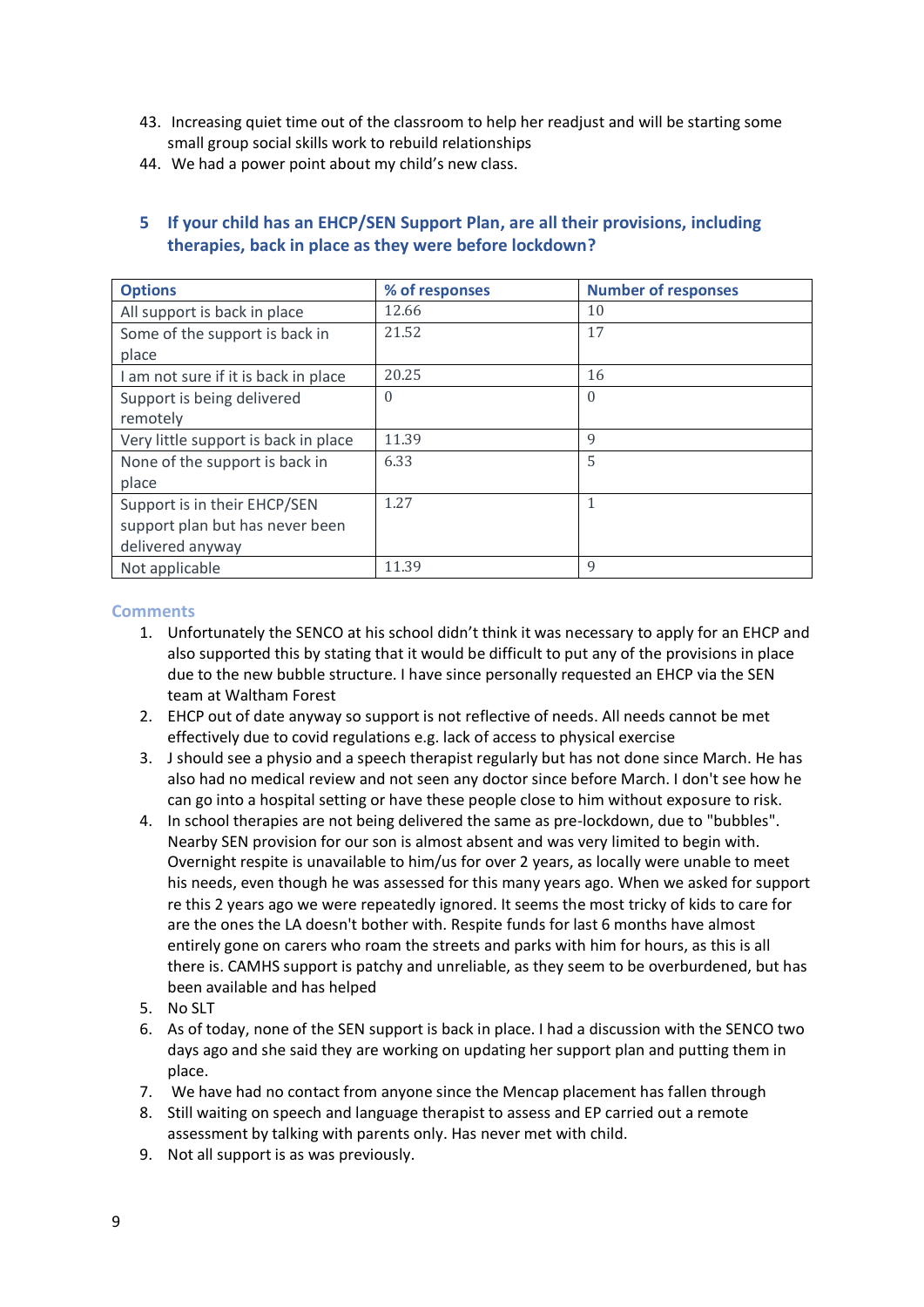10. It's mostly back in place, but her external therapy is still a little precarious. It is currently being delivered outdoors, but I have been told if we want to go indoors all the adults will have to wear masks. I don't think this will meet her emotional needs so we will stay outdoors until defeated by the weather and then set up parent calls so the OT can support me in supporting my daughter. It's not ideal but the best I could negotiate.

## **6. What are your concerns, if any, about the return to school? - school closures, risk of catching Coronavirus, how to manage if school is closed, mental health of child/family etc?**

- 1. School closure and associated impact of my son being home
- 2. Catching Covid
- 3. Too many parents in playground, too busy after 6 months of isolating, not enough distancing
- 4. Risk of catching Covid, as school bubble is 240 student strong, lots of mixing in corridors, support from TAs in class is inappropriate as not being allowed to work next to him for a longer period of time, have to go to the back of the room to access TA support, which is totally against the EHCP advice/request that his kind of singling our support is not helpful
- 5. School staff not following the advice of social distancing and not wearing face masks. Bubbles are mixed some days. Speech therapy has not started
- 6. Schools closing again, late decision made
- 7. Catching Covid, travel, family health and wellbeing
- 8. EHCP support being fulfilled and my daughter's needs being met
- 9. Constant exclusions due to school not being able to meet the needs of my child under the new Covid regulations and his risk assessment, is having a major impact on the mental health of my family and financial issues due to having to take time off work.
- 10. My child is very very anxious about the virus and I think this is the main reason for the school refusal and school anxiety, everything has changed, everything is different and he is finding it hard to cope.
- 11. If J gets Covid he is very likely to die. He has already been hospitalised for pneumonia twice and diagnosed with it 3 times. He has no speech and a lot of dystonic involuntary movement. He is hard to care for and if I get Covid there is no-one to look after him.
- 12. Return to school cannot fully meet the needs of some children due to restrictions imposed on schools, causing deterioration in behaviours and further strain on family who are already exhausted and jaded. School closures - presumably coupled with withdrawal of other support services, and reduction in human contact, whilst 24/7 dealing with poor sleep, challenging and demanding behaviours and difficulty in doing as normal a thing as having a bath, let only running a home (due to care demands) - a never ending miserable pressure pot. I would be surprised if there had not already been suicides and abuse as a result. Catching Covid is the least of our worries.
- 13. Child needs regular stress breaks, these are not always possible now, and de-stress room has been changed to a sickness waiting area.
- 14. My concern is like everyone I suppose that he can catch the virus and pass to us so all family has to be isolated. Also if school is close how to manage with him at home 24 hrs when he loves his routine of going to school plus that is winter coming so less chances to go to the park.
- 15. School closures, risk of catching Covid 19
- 16. how to manage if school is closed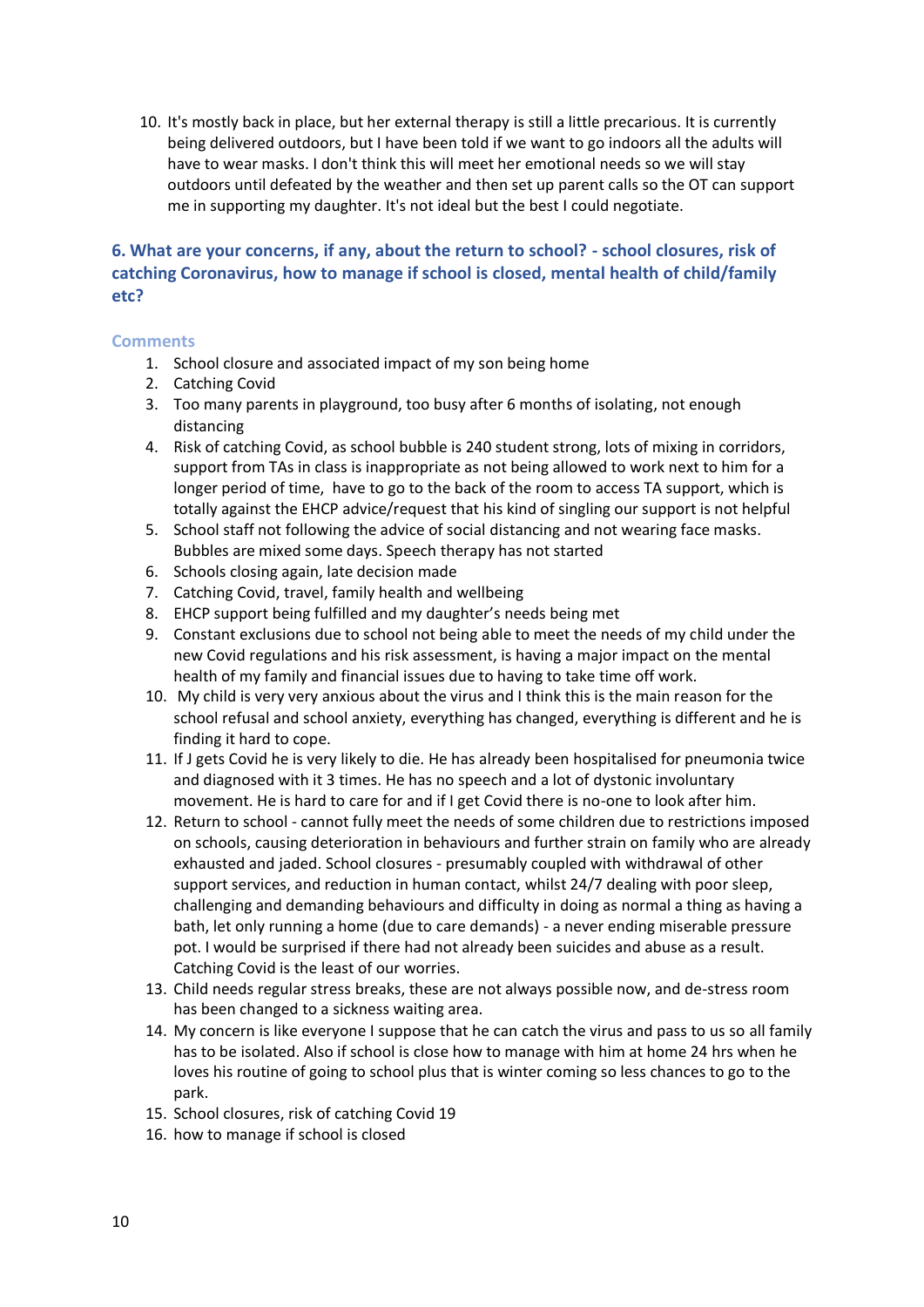- 17. Very concerned that school doesn't have to disclose the year group of a positive Covid test. My husband is high risk and shielding. Very concerned about the possibility of Covid being brought home.
- 18. Effects of new behaviour policies, effect of the new normal on my child's mental health, his anxiety has gone sky high since returning
- 19. My daughter has autism. She has EHCP, but it's not being followed at all. She's not getting any support from her one to one. She doesn't eat her lunch at all. She has become sick three times since school reopened. All I get is complaints about her behaviour.
- 20. It's just been too overwhelming. trying to settle in year one and just as we think we have it was the lock down. We went back now, and he developed a temperature and again had to stay home. Pretty much one step forward 2 steps backwards
- 21. If schools close again I hope they still open like before for certain children.
- 22. Mental Health if school closes
- 23. Mental health of my child as it's confusing for him when we had to self-isolating for few days until the results my son doesn't understand he needs his routine back
- 24. It's the mental health that I find difficult. Both of us have struggled with the transition. I'm not sure if the school is safe, but they do keep me informed.
- 25. It's important that school remains open but at the same time I am scared of my child contracting the virus or someone in the school contracting it and thereby causing the school to close. I am worried that if such happens, we will probably not recover from the mental stress. I have three children all under 7 years and the emotional trauma we went through during the lockdown was too much. We are gradually trying to recover and will be a huge setback if we were to undergo another lockdown
- 26. School closed the second week when there was a case of Covid; school closures are difficult to deal with as both parents are key workers
- 27. As with any parents we are concerned about our child catching Covid. We do not know how the school is managing the risk. Eg. Sanitising, smaller groups, staggered breaks etc
- 28. Concerns of son getting no support at all. My son wouldn't be bothered if there was to be another lockdown as it is school that stresses him.
- 29. My concerns are if he will ever enjoy school like before it feels like I have gone back to step one lockdown has really affected him
- 30. Risk of Covid
- 31. Managing if school closes
- 32. School closing, child sent home without any support. Also, who will look after child if parent get ill.
- 33. As my son struggles with going to school anyway, the closure of school has a big impact on him returning when open and we are not able to provide home education at home because he finds to hard to engage in a home environment
- 34. mental health of child, how to manage if school is closed.
- 35. My concern is mainly they have already been sent home for 14 days due to a Covid case in his bubble. The on and off of school is too much for him to handle. Also the mixture of children travelling on school buses
- 36. The forced self-isolation after her sister had a temperature, and until we got her negative test result. she was extremely anxious about missing out and falling behind. School tried to get her teachers to email her work, but not all of them managed it(on top of their classroom teaching and adjusting to new routines in school
- 37. Our son needed to go back due to sibling arguments and parents having to return to work. COVID is a huge concern as it is for everyone - I wish we could keep our children at home but husband is also a teacher at secondary school so isn't much point as he would still have to go to school too. Financially I couldn't not work either albeit from home. The kids need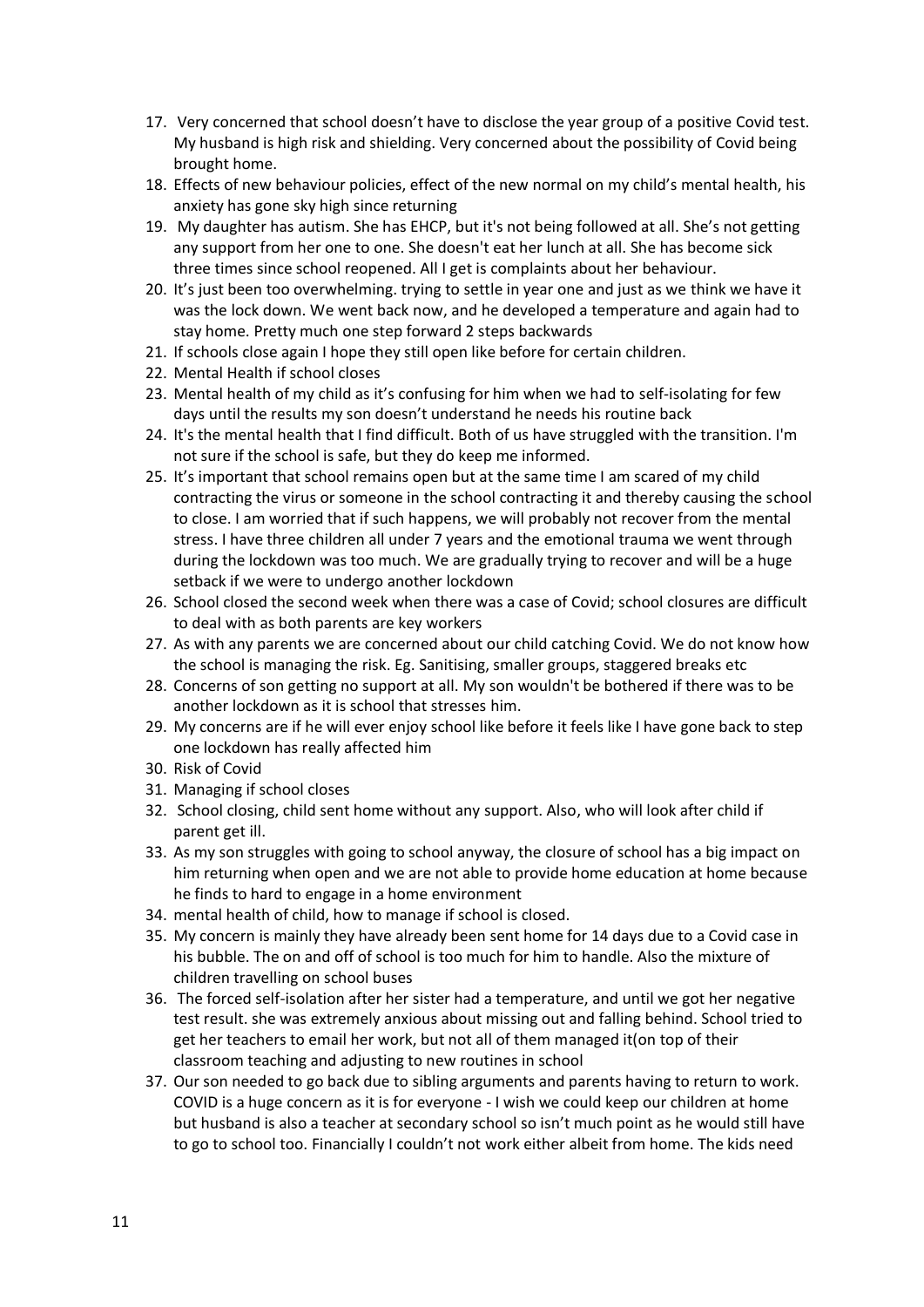to be back for their well being but as parents we are more worried than they are about COVID

- 38. Concerned my son is unable to social distance he needs to hold onto people for balance. Communications with school significantly diminished. Pressures on school more generally so it feels like SEND is an afterthought. SEND wasn't even mentioned in school wide risk assessment. Concerns about funding throughout the school means the school seems to be cutting teaching assistant hours for many children which is having a knock on affect to my child. My son wasn't given any home work for home-schooling that was relevant to him - I am worried that would happen again if school closes.
- 39. Worried about bringing Covid home to vulnerable family members
- 40. My son got the medication which need to be given during the school time. The problem is the care plan has to be signed by nurse but because of Covid it takes ages!! It's ridiculous that the school can not do it quicker
- 41. My child is autistic and suffers with anxiety, I am terrified he will catch Covid and spread it to my family
- 42. Maintaining the distance and not being able to understand as to why
- 43. Hardly coping. The school expect parents to deliver online classes when parents struggle to just meet the basic needs, especially when child has severe disability. No input from school when its closed
- 44. If they will be closing nursery every time when someone will be tested positive for kov.19, then all education will be lost, no progress just regression of my child ,he wont be ready for school next year. I can't even start looking for job or start working from home as I don't know when they will close it again.
- 45. School is not a Covid secure environment and very little education is able to happen. There's no plan other than to submit to the chaos of this random virus
- 46. Home schooling
- 47. Returning to school had been difficult for all my children, additional needs or not. My worry is not so much the lockdown but the effects following this!!! Children don't seem to understand that what has happened is completely out of the ordinary. They have just normalised these changes. They also don't understand that if the risk is still there why they are allowed back in school.
- 48. Not worried about that child is better away from school and thrived during lockdown. If we could manage financially to home school him we would do that like a shot
- 49. College closure again would be absolutely detrimental to child and parent mental health. Don't know if I could manage again!!!
- 50. School closure and end of all the support as it happened before
- 51. Mental health of child being placed in an unsuitable unit and discriminated being because of his disability. School act with no impunity and local authority does little to assist. SEN Officer is out of their depth and struggles to understand issues and how to address them.
- 52. Her mental health was affected. A staggered return would have helped.
- 53. I am very concerned re my son contracting Covid as he will not wear a mask or keep extra cleanliness. I wish school would help him more with this and more help re getting him to wash his hands etc.
- 54. I am worried that the changes in the routine school day and classroom setting layout have impacted his anxiety around transitions and management of expectations. After a difficult start of last academic year he was finally settling in his new school, and now it seems we are back to square 1. It is also quite worrying to know that if a child test positive the whole family has to isolate, and just thinking about the 2 weeks where he'll get used to home again and going back will be hard.
- 55. Child's anxiety that school life is not "normal".
- 56. Mental health and school anxiety. Lack of provision.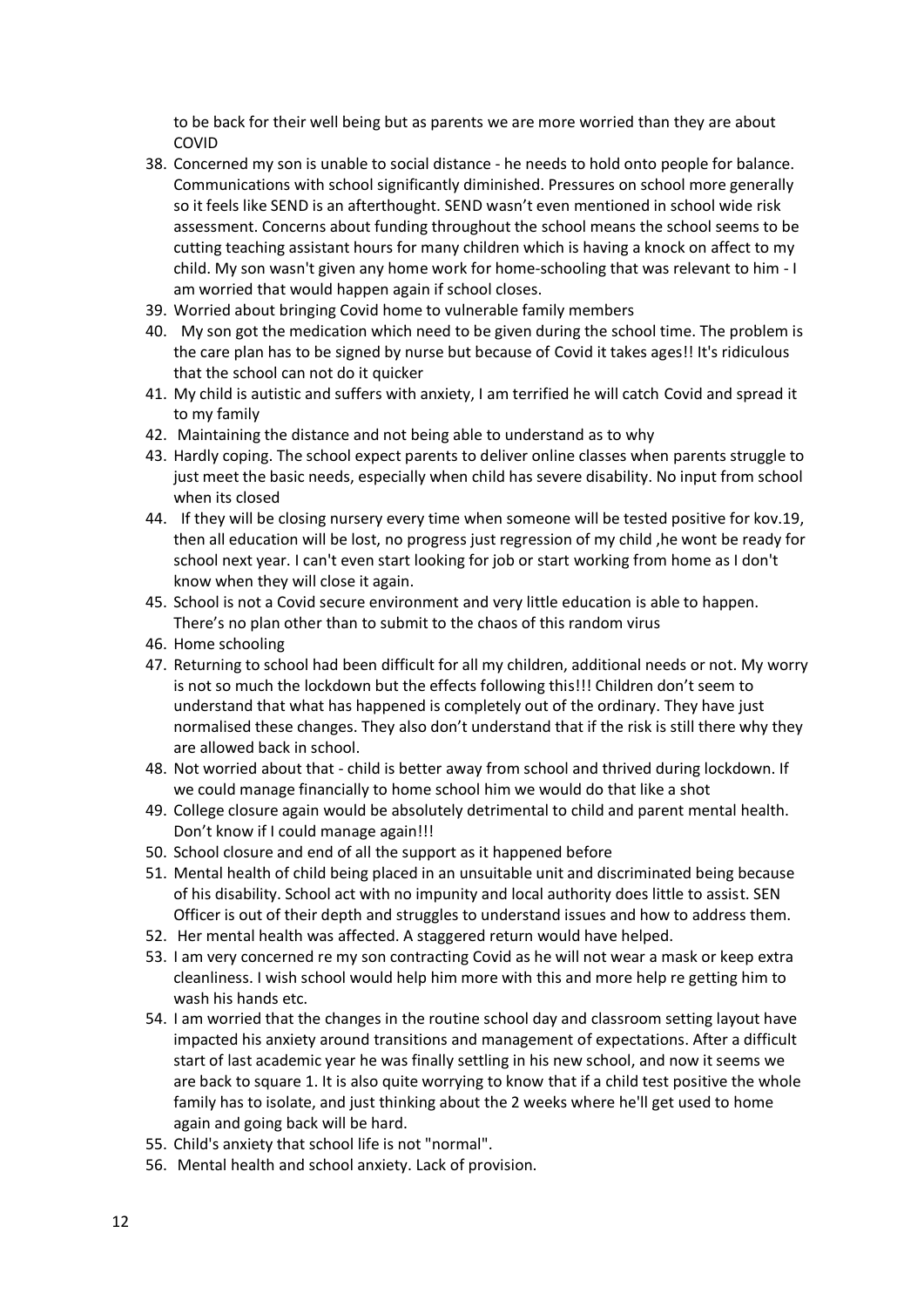- 57. Mental health of child, how to cope if school closes or class has to isolate, the general disruption and uncertainty causing so much havoc in our already difficult lives
- 58. School closures, catching Covid

# **7. Have your child's/young person's needs changed since lockdown? How has the school/college/local authority responded in meeting them?**

- 1. My child's anxiety has risen; however, his class teacher has been proactive in helping to soothe and alleviate this
- 2. Needs appear to be more significant possibly due to changes. School have arranged an emergency child in need meeting and a referral made to the virtual school
- 3. Yes, a lot more anxious and worried, the school are trying their best to reassure him I'm trying my best to reassure him, but I do get the feeling it's all about him being in school and that is their main concern.
- 4. The school has probably done what it can. Over the last decade or so, the LA seems more interested in saving face and ticking boxes. They usually ignore us unless we raise complaints, which you can't spend your life doing on top of everything else, and they know this.
- 5. Badly behind educationally, but lots of interventions being put in place.
- 6. Well we need help with child. Psychologist in put for her and siblings and ourselves we have had no help
- 7. She is leaving school in 2021. The local authority is doing a good job with transition but I'm not sure how much will be in place by then
- 8. Yes, higher anxiety, nothing done to help with that, no access to mental health professionals
- 9. No change, but before lockdown she was getting support but not anymore
- 10. Mostly we are having issues with the dinners. He takes packed lunch and is not eating at all. I have been told there is no dining hall system they have lunches in class and was not getting any support because that's when his assistance goes for lunch as well. So they will try work out something.
- 11. CAMHS hasn't opened for assessments or therapy. She needs it.
- 12. My son seems to have regressed, I think. Lockdown has been difficult. I don't know what the school are doing about it.
- 13. My daughter's sensory issues has heightened since lockdown. She cringes at any noise or sounds. Her craving for trinkets is higher. She complains that the class is too noisy and the teacher shouts that she had to close her ears. I have discussed this with the SENCO, she promised to look into it.
- 14. School still isn't doing anything, and I've not even had any contact with them concerning my son since school has returned
- 15. He has developed anxiety, and no one has responded in meeting them
- 16. He is not adequate accessing his community
- 17. I think his needs have increased. We are progressing with his EHCP application
- 18. Broadly speaking, she has enjoyed lockdown, as not leaving the house suits her. She lost the skills she had gained about interacting with the world, but these appear to be coming back better than before, so it seems that months without pressure has given her chance to grow in peace.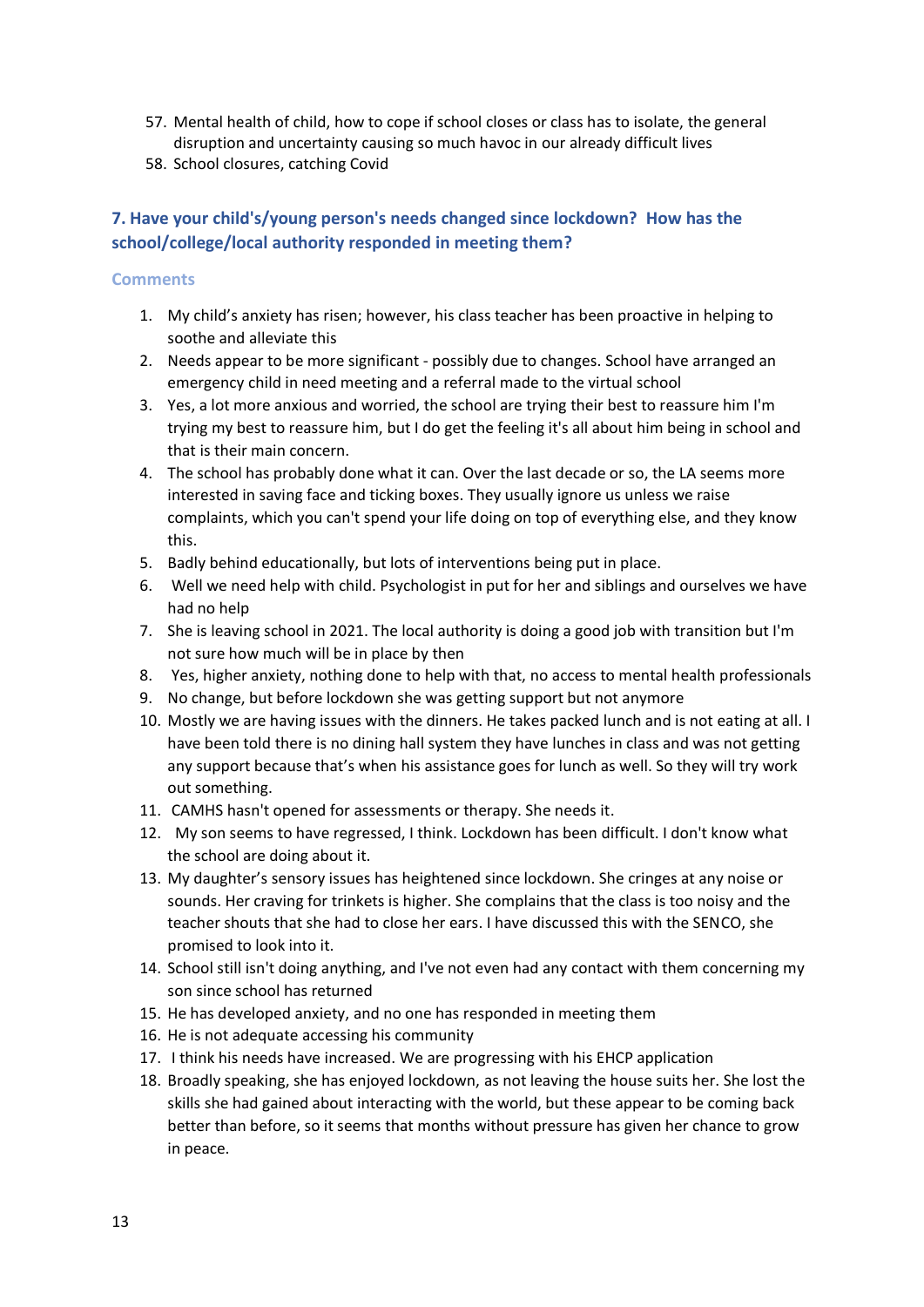- 19. Yes, my son has done well in homeschool. Borough still says it is too early to do his annual review as he has been out of school so likely not progressed which is not my view at all.
- 20. The needs remain the same. School should be more engaged if they can't keep their sites open. E. G. EHCP funding to go towards additional hours of direct payments /short breaks. So the carers can help with online/remote learning when school is closed, thus giving a hit of break to parents
- 21. Needs have changed. School etc doesn't know how as there's been no opportunity to discuss this.
- 22. have changed, in my opinion, my child has "stepped backward" during the lockdown, next week we have an annual review EHC Plan which will be discussed together
- 23. Yes, he came on leaps and bounds during lockdown as my husband was furloughed and I WFH. He returned to school and has regressed back to 2017 behaviours
- 24. Yes, school does not acknowledge changes, pretend that he is in a safe environment despite children coming home tearful and tales of witnessing violent acts. Intervention is needed before a child is harmed. The local authority has been made aware and it is negligence at this point. My toddler is affected by seeing the changes in his older sibling, who used to enjoy school.
- 25. Yes mental health acute we are on a waiting list
- 26. Son has been more anxious and found completing online work hard. Would have been good to have one on one zoom sessions offered to complete work
- 27. She is much more prone to school anxiety and refusal, but I have seen no concrete measures being put in place to address it
- 28. There has been a lot of regression. The school has been responsive where they can but little support from LA
- 29. More anxiety

### **8. If your child has Home to School transport, do you have concerns about how they are travelling to school? - lack of bubbles, numbers on buses, PPE, did you choose to drive your child instead etc**

| <b>Options</b> | % of responses | <b>Number of responses</b> |
|----------------|----------------|----------------------------|
| Yes            | 12.50          | 10                         |
| No             | 15.00          | ∼                          |
| Not applicable | 61.25          | 49                         |

- 1. We are concerned that our son will run out of the back of the bus and be killed but transport insist on seating him by the back door, albeit now with a carer but he does still get opportunity to run out if he were in one of his more non-compliant excitable phases.
- 2. No PPE
- 3. A bit because of catching the virus
- 4. My son doesn't go on the bus, but this concerns me as children in his class do and the mixture of children and schools on the busses are unacceptable
- 5. I took my child to school for a few weeks. Now he's on the school bus. But it's a concern as other students on bus don't wear masks
- 6. Children need to wear mask where it's possible
- 7. I personally drive my daughter; by public transport (fear of infection scares us, we try to be careful)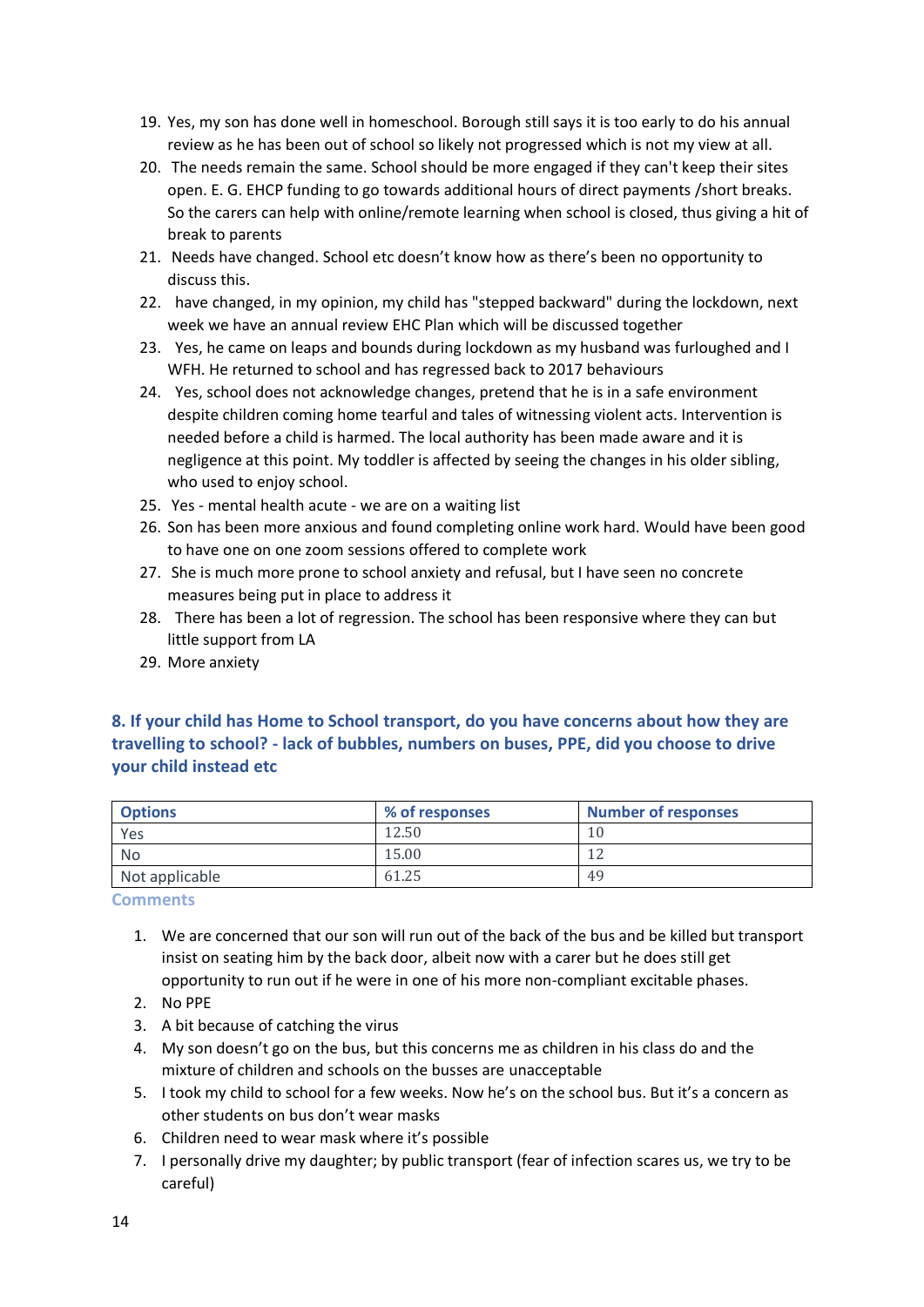8. He is using school transport. The buses are not cleaned daily, this is very clear. All bags are put in one place. The driver doesn't wear PPE.

## **9. Have you considered home schooling due to concerns about sending your child back to school/college?**

| <b>Options</b>                       | % of responses | <b>Number of responses</b> |
|--------------------------------------|----------------|----------------------------|
| yes- have already made that decision | 1.25           |                            |
| No, I couldn't cope with it          | 50             | 40                         |
| Have thought about it but decided    | 15.00          | 12                         |
| against                              |                |                            |
| Have thought about it, but haven't   | 15.00          | 12                         |
| made up my mind yet                  |                |                            |
| Already home school my child/young   | $\Omega$       | $\Omega$                   |
| person                               |                |                            |
| Other(mainly comments)               | 18.75          | 15                         |

### **Comments**

- 1. Already doing so due to no placement and it's not right for us as a family or to meet child's needs
- 2. I would love to as this would suit my child, but I work full time and therefore, cannot supervise
- 3. Difficult to cope at home as le loves to go to school it's hard for us and him to stay 24/7 together, hard to cope
- 4. I work can't do home schooling
- 5. I would honestly prefer it if the school would make remote learning an option for parents in my position. I have homeschooled before, and I know I am capable of doing so, but I prefer my daughter to receive the same education as her peers.
- 6. no, my child needs contact between people and children
- 7. I feel that homeschooling would be detrimental to my child/children as they don't have the same working environment at home. Home is their safe place and school is where they have to go. Mixing the two doesn't work well. It takes them out of their comfort zone.
- 8. Desperately want to but financially can't manage at the moment. Could manage if we received some teaching hours and support at home
- 9. I believe for my son being with other children and adults to help him socialise is a huge benefit. He was learning more at home but was lacking the social interaction. It's difficult to get the right balance.
- 10. Have a newborn at home so not suitable

#### **10. Any other comments?**

- 1. Thorpe hall primary school hale end road e17. They have done everything the right way. They are trying as hard as they possibly can. Thank you, teachers, and let's beat this virus together!
- 2. I feel that schools are in a awkward position and some parts of the return need to be better organised The mental health of children needs to be priority.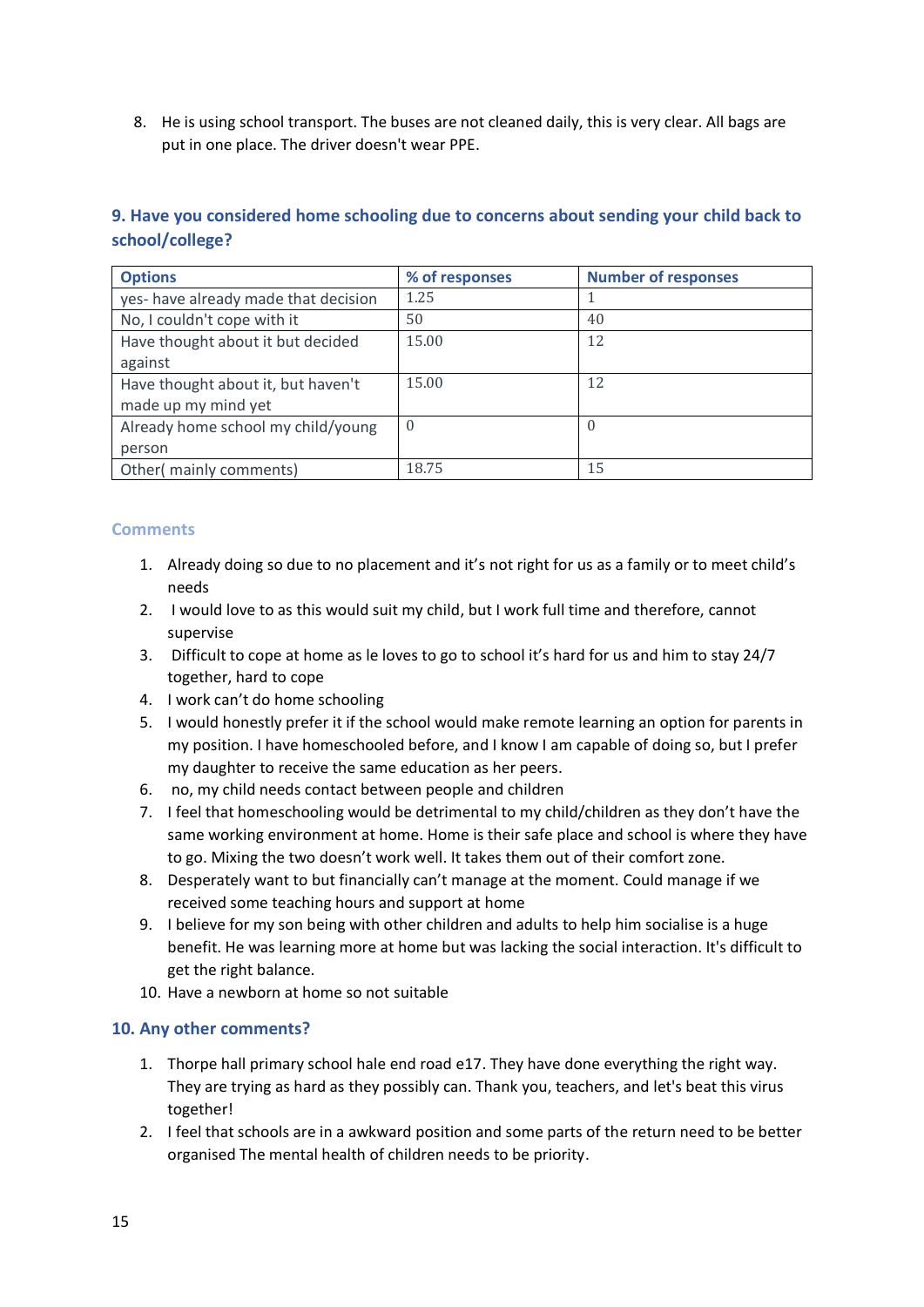- 3. Support at secondary schools is very tricky at the moment as safety beats all the other needs, which is understandable, but it also means that our kids do not get appropriate support
- 4. I am now having to consider specialist schools which is worrying as this is the reality of post Covid consequences
- 5. J is 19 next month and in his final year at Whitefields I do not think he will ever go back now. The risk of him getting Covid is too high and the probable outcome too severe to take the risk
- 6. It's been 5 weeks since he went back to school and until now we're happy how everything is going, hope can be like this for the rest of the course.
- 7. It would be beneficial for special needs children n families to be contacted to ask how they coping and offer support of some sort by video link. We desperately need some training on managing her behaviour outbursts she has started hit herself when frustrated her siblings and cousins are shocked and upset to see this. We need help so does she herself.
- 8. I would like to meet my daughter's teaching staff somehow, to see what they look like and also to catch up on her progress
- 9. Sen officers need to be more in contact with families, if we complain to school they threaten us to take the child to another school
- 10. My son used to have great teacher who told me a lot about what happened in the day. I don't get the same level of support. I would have liked contact from the people in my son's class, to let me know what I should do with him while isolating.
- 11. I think it has been hard for everyone, Parents have been very quick to criticise schools rather than support which has made things harder in my opinion
- 12. I feel we are now in a void and he is regressing. Mencap was not adequately supported for start and huge anxiety around travel training as had previously not been successful
- 13. My main concern is the children on the busses not being distanced and all mixing bubbles.
- 14. I feel that the school has been very much constrained by the insistence on school attendance being mandatory. All of the lessons are being uploaded on Google Classroom by default, and there is no actual difference between my daughter doing her work on a Chromebook on her own in the SEN unit and her doing it at home on her own PC. The attendance policy needs to be changed.
- 15. We are lucky to have space in the home for us all to work separately, a garden, and money enough to buy her own laptop. Without this, lockdown would have been extremely stressful
- 16. The threat of funding cuts to SEND provision is really concerning me. The school talk about lack of money a lot - I am worried that is a barrier to my son getting the support he needs and the support he needs is really important to deal with the pandemic education gap and increasing uncertainty about future lockdowns
- 17. I already discussed my concerns with Whitefield Academy. When school closed it's Margaret Brearley site because of one child testing positive with Covid, I've been sent long emails with online lessons/activities for my child. I asked Whitefield school to come up with some emergency plan/plan B/backup plan in supporting children and parents if school will close again and again. I asked them to take into account that many parents exhausted of meeting their disable children daily needs and wouldn't be able to follow the school's educational programme. The parents already suffer from stress, fear and isolation having their children home for over 5 months. The school had enough time to think about contingency plan if they have to close again. I asked them to consider sharing some of EHCP funding with other services (such as Short Breaks, direct payments), so parents can get a support from carers, thus can deliver the academic learning to their children. Our children had no services (such